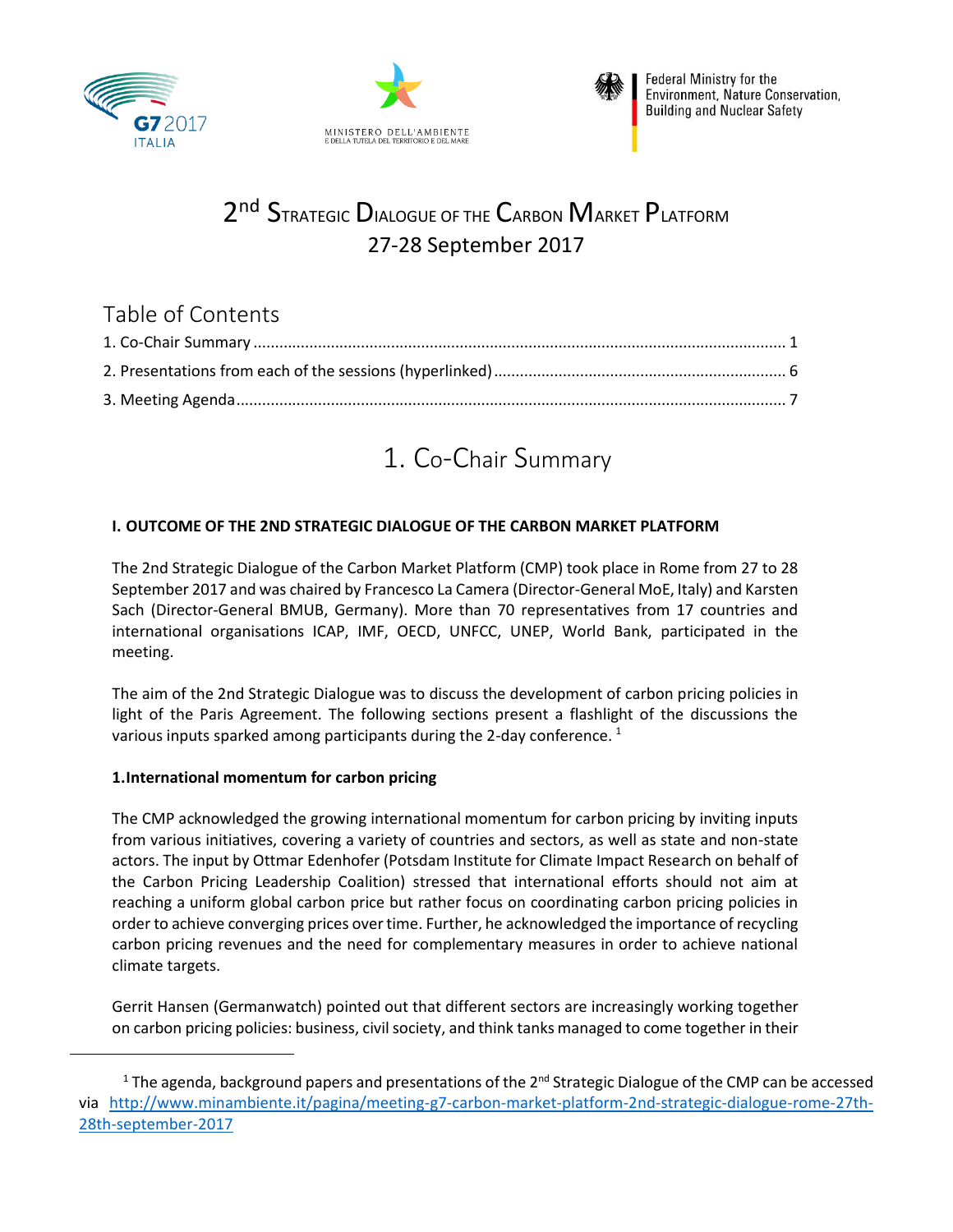respective G20 engagement groups (B20, C20, T20) to publish a joint statement in which they support carbon pricing policies, phasing out fossil fuel subsidies and enabling financial markets to deliver on sustainable development. Although many had hoped for stronger language on carbon pricing policies in the G20 and G7 outcome documents, participants agreed that it was a strong signal for the implementation of the Paris Agreement.

Jos Delbeke (European Commission) reflected these considerations in his presentation on the European emissions trading system: whereas concerns of industrial competitiveness and carbon leakage needed to be addressed, ratcheting up ambition was key for implementing Paris. There was a lively discussion among participants whether quantity or price based mechanisms were the best instrument for raising ambition in cap-and-trade systems, with some arguing that reaching the cap was crucial and would be delivered by the system, and some showing concern over low prices and their insufficient inducement of low-carbon investments.

#### **2.The role of carbon pricing in raising ambition**

Following the discussion on international momentum for carbon pricing, the CMP analysed different options for raising ambition with carbon pricing instruments, with a focus on the role of international cooperation. Andrew Howard (KORU climate) presented various approaches and stressed that the main criteria for assessing rising ambition was the delta between current and future levels of ambition that are reflected in nationally determined contributions (NDCs). Therefore, the discussion was guided by the question how a carbon market framework could incentivize deepening and/or broadening the scope of NDCs. In this regard, participants highlighted that the Facilitative Dialogue (FD) should encourage parties to clarify scope, coverage, and timeframe of their respective NDC as this was the only way to assess whether ambition was raised or not.

What role for international cooperation? Some countries stated that cooperation of any kind should aim at raising ambition. Others argued that international cooperation should not be a "cheap way out" and, in cap-and- trade systems, caution should be given that only high-quality credits that ensure mitigation are used. Most agreed that linking cap-and-trade systems would not automatically raise ambition but preference should be given to internationally coordinating carbon pricing policies as well as calibrating them in a way that allows for raising ambition. Participants agreed that it should be investigated how the CMP could contribute to the FD.

#### **3.Effective carbon prices: fossil fuel subsidies**

Whereas raising ambition via international cooperation is crucial for reaching the target set out by the Paris Agreement, on the domestic level, carbon pricing policies need to be aligned with the wider policy environment to take full effect. With inputs from Shang Baoping (IMF), Venkata Ramana Putti (World Bank), Joy Kim (UNEP), Kurt van Dender and Ron Steenblik (both OECD), the CMP acknowledged that negative carbon prices, i.e. fossil fuel subsidies, should be given particular attention. Phasing out fossil fuel subsidies and designing additional national climate policies in a way that does not impair existing carbon pricing policies was considered essential for generating effective carbon rates. In particular, the implementation of comprehensive fiscal reforms aimed at shifting taxation from labour and capital to assets and environment was discussed.

Those "green fiscal reforms" aim at removing special tax provisions that are environmentally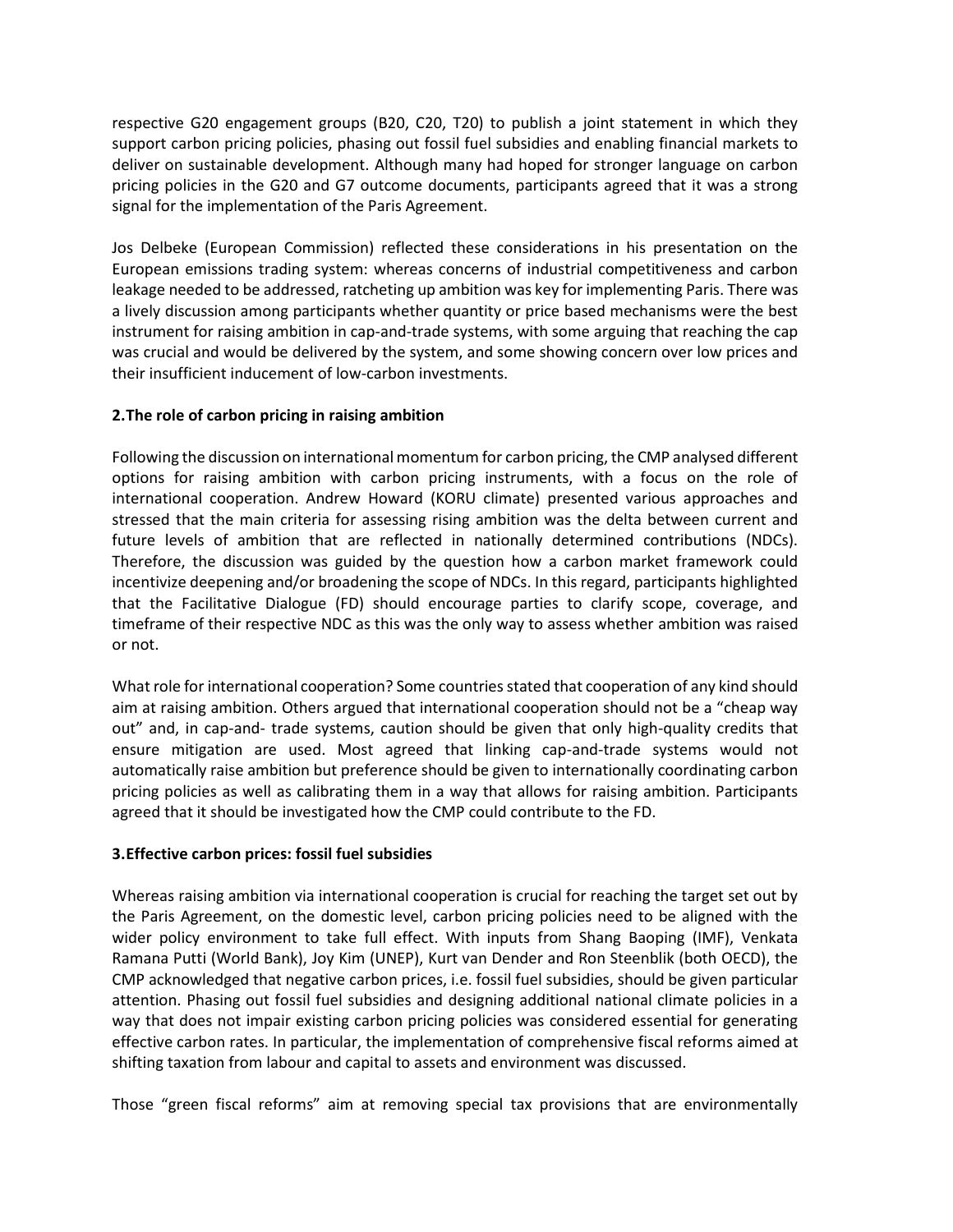harmful and economically inefficient; restructuring energy and vehicle taxes so that they better reflect environmental externalities including greenhouse gas emissions; and reforming existing, or introducing new, environmental taxes on resource use and pollution (e.g. on water abstraction, wastewater discharges, pesticides, fertilisers and packaging materials). Some countries remarked that fossil fuel subsidies are sometimes regarded as generating positive social externalities and efforts to phasing them out need to take this into account, e.g. by introducing appropriate revenue recycling schemes; alternative policy instruments for social policies are always available.

#### **4.Overcoming barriers for implementing carbon pricing policies by international coordination**

Whereas day 1 of the conference focussed on presenting the opportunities carbon pricing policies entail for raising ambition and ways how to strengthen effective carbon rates, day 2 started by addressing existing barriers for implementing carbon pricing policies. Andrew Prag (OECD) identified four main barriers (see also his background paper): concerns over industrial competitiveness; impacts on poorer households; government capacity for implementation; and broader policy misalignments. Specifically, the "carbon entanglement" of governments, i.e. their dependence on fossil fuel revenues in their national budgets, was described as an important problem.

Some countries reported their strategies on how those barriers could be overcome, e.g. by introducing socially just revenue recycling schemes or accounting for carbon leakage, e.g. by including exceptions for certain industries in the respective regulation. It became clear that linking carbon pricing systems could, in theory, solve wide-spread concerns over industrial competitiveness. However, participants stressed that this should not be the only objective of international cooperation, but countries should try to coordinate their carbon pricing policies. Here, measures such as agreeing on principles or the removal of misaligned policies, indirect linking via common offset standards, coordination of design questions (such as, e.g., regarding monitoring, reporting, and verification), or fostering price convergence can be described as increasingly extensive levels of coordination, preparing the way for ever more ambitious options. The CMP agreed that the OECD should further analyse how coordinating carbon pricing policies could be brought forward in detail and how the CMP could have an active role in these efforts.

#### **5.Environmental safeguards for carbon pricing instruments**

The last session of the Strategic Dialogue focused on environmental safeguards for carbon pricing instruments. The discussion was framed from a countries' perspective in order not to duplicate negotiations under the UNFCCC. The input by Nathaniel Keohane (EDF) stated that environmental integrity of cooperative approaches depended on the partners involved, the domestic programs generating emissions reductions and the transaction costs. In support of the discussion, the state of play of the New Zealand Declaration group regarding the elaboration of principles for environmental integrity in international carbon markets was presented.

Countries agreed that environmental safeguards are crucial for the credibility of international cooperation. The core element of environmental integrity is to safeguard the reduction of global emissions. It was highlighted that the CMP can play an important role in building bridges between technical and political issues and spreading political messages to foster the robust and sustainable development of carbon markets internationally. It was agreed that the CMP should continue to foster exchange on this issue.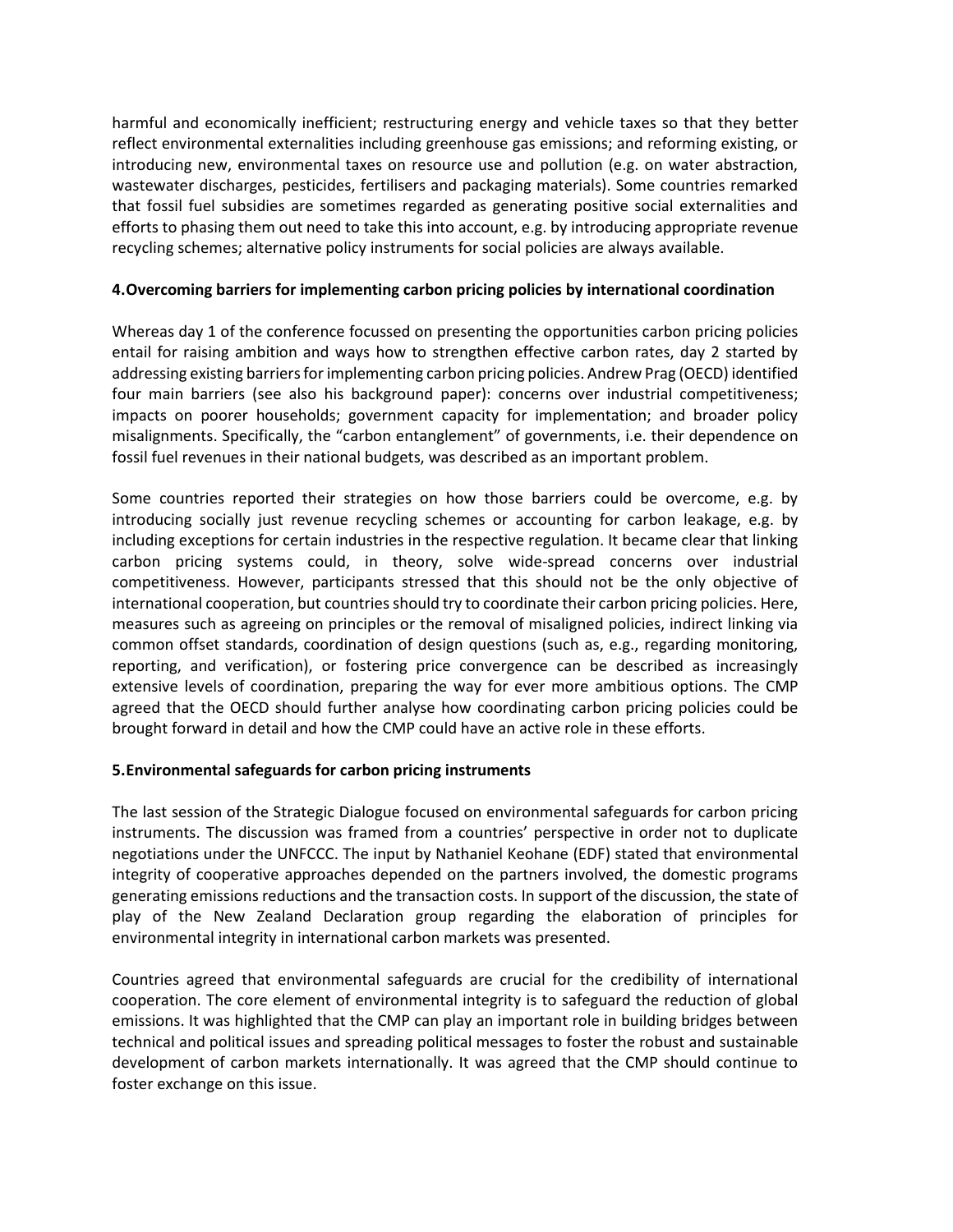#### **II.THE WAY AHEAD**

Many participants formulated concrete proposals on the strategic role of the CMP: it was highlighted that it should prepare **strategic inputs** to ongoing negotiations and be cognisant of not doubling them, foster an **exchange of experiences among governments**, facilitate the **increase of ambition** with the help of carbon pricing instruments, and offer a forum for **"quality pioneers" for carbon pricing**.

Co-Chair 2018: **Canada** announced to host the **3rd Strategic Dialogue of the CMP in 2018**. According to the agreed concept of the CMP, Germany will continue to co-chair for 2018.

Topics for the next CMP meeting: Participants agreed that it would be worthwhile to continue a discussion on i) possible levels of international coordination of carbon pricing policies, ii) environmental safeguards for carbon pricing instruments, iii) the role of role of carbon pricing in raising ambition, as well as iv) exploring synergies of climate finance and carbon pricing instruments for successful NDC implementation. Both co-chairs for 2018 will investigate other potential topics to ensure a fruitful discussion at the next Strategic Dialogue of the CMP.

Technical support: The **OECD** will continue its support to the CMP in 2018. It was discussed that the OECD should explore how the CMP could prepare an **input to the FD** once the work program will have been announced at COP23. The co-chairs (2017 and 2018) may also consider initiating a working group with interested countries to further elaborate on this issue. Furthermore, the OECD will be asked to work out the details on different **possible levels of international coordination on carbon pricing**. This work should be guided by the question what is needed for building trust among countries and businesses, safeguarding quality and increasing economic advantages of instruments including the mapping of international initiatives which aim at coordinating carbon policy.

Side Event at COP 23: In the German Pavilion the side event "**Coordinating Carbon Pricing Policies**" will take place on 9 November 2017, 10.00-11.30am. The side event will explore different levels of international coordination of carbon pricing policies. Representatives from businesses, NGOs and governments will discuss what level of coordination is needed to facilitate the implementation of carbon pricing policies that are in line with the Paris Agreement. **Carbon Market Platform members are very welcome to contribute to the discussion at the event**.

#### **III. BACKGROUND INFORMATION: THE CARBON MARKET PLATFORM**

At the **G7 Summit in Germany in June 2015**, the G7 emphasized that deep cuts in global greenhouse gas emissions are required with a decarbonization of the global economy over the course of this century. Given that effective carbon policies are key climate policy instruments to reduce emissions cost-efficiently and at large scale, while having a broad variety of approaches all around the globe, the G7 leaders decided to establish the **Carbon Market Platform**.

The aim of this political forum is to facilitate a **strategic dialogue** between governmental actors and to allow for new cooperative and common approaches to be developed with the aim of applying effective policies and actions throughout the global economy, including **carbon market-based and regulatory instruments**.

In 2017, the Carbon Market Platform was jointly chaired by Germany and Italy and its Second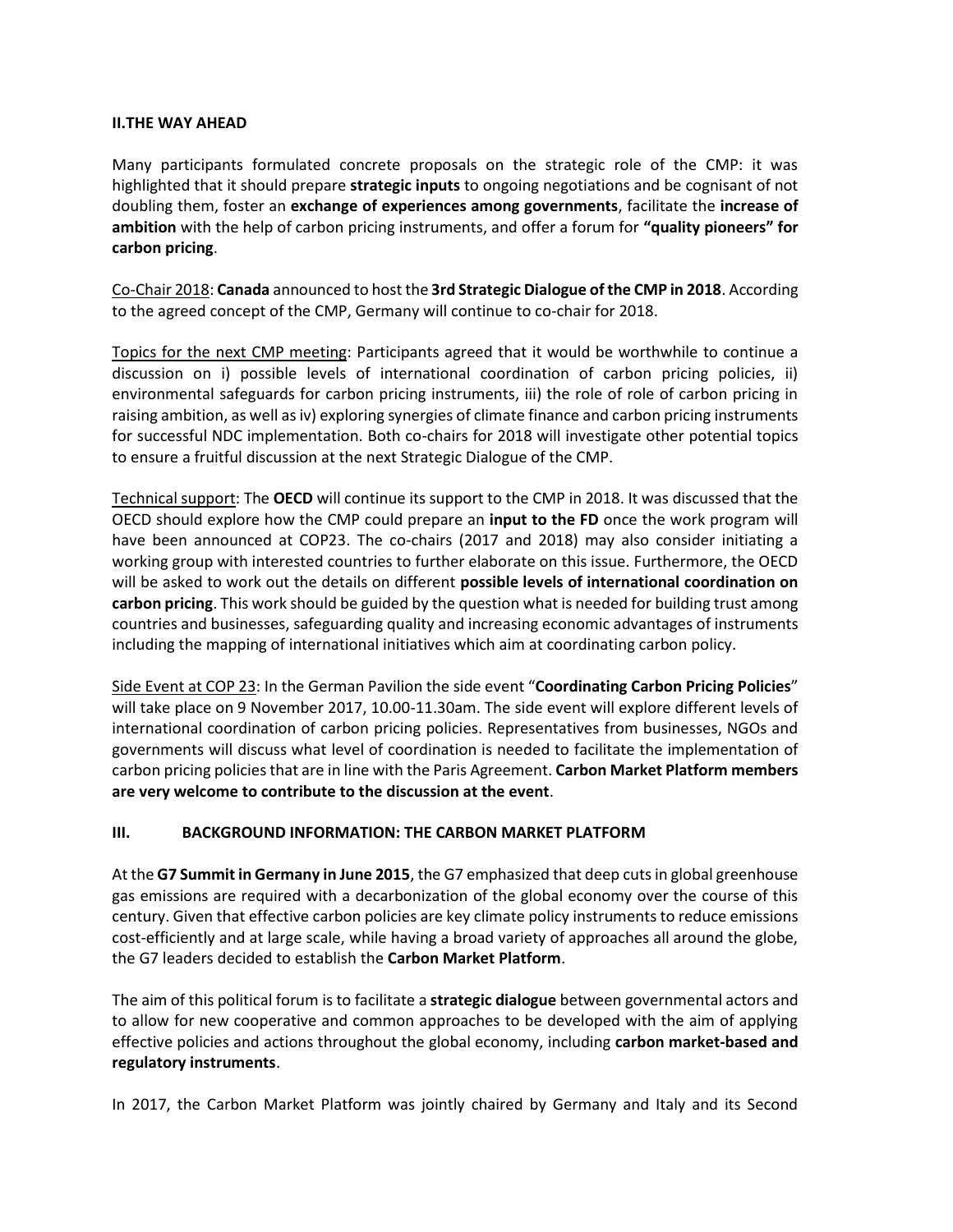Strategic Dialogue, at director general level, was part of a week of meetings on carbon markets in September in Rome hosted by the Italian Ministry of Environment, Land and Sea under the G7 Presidency.

Furthermore, in Bologna in June 2017, the G7 Environment Ministers, High Representatives, and European Commissioners responsible for environment and climate reiterated the important role of carbon pricing in tackling climate change, including market-based approaches, and welcomed the second Strategic Dialogue of the Carbon Market Platform.

#### **IV. LIST OF PARTICIPATING COUNTRIES AND ORGANIZATIONS AT THE 2ND STRATEGIC DIALOGUE**

AUSTRALIA B20/C20/T20 CANADA CHILE CPLC (CARBON PRICING LEADERSHIP COALITION) EDF (ENVIRONMENTAL DEFENSE FUND) EUROPEAN COMMISSION FRANCE GERMANY ICAP (INTERNATIONAL CARBON ACTION PARTNERSHIP) IMF (INTERNATIONAL MONETARY FUND) INDONESIA ITALY JAPAN KORU CLIMATE NEW ZEALAND OECD (ORGANIZATION FOR ECONOMIC CO-OPERATION AND DEVELOPMENT) PANAMA POLAND SENEGAL SWITZERLAND UKRAINE UNEP (UNITED NATIONS ENVIRONMENT PROGRAMME) UNFCCC (UNITED NATIONS FRAMEWORK CONVENTION ON CLIMATE CHANGE) UNITED KINGDOM VIETNAM WORLD BANK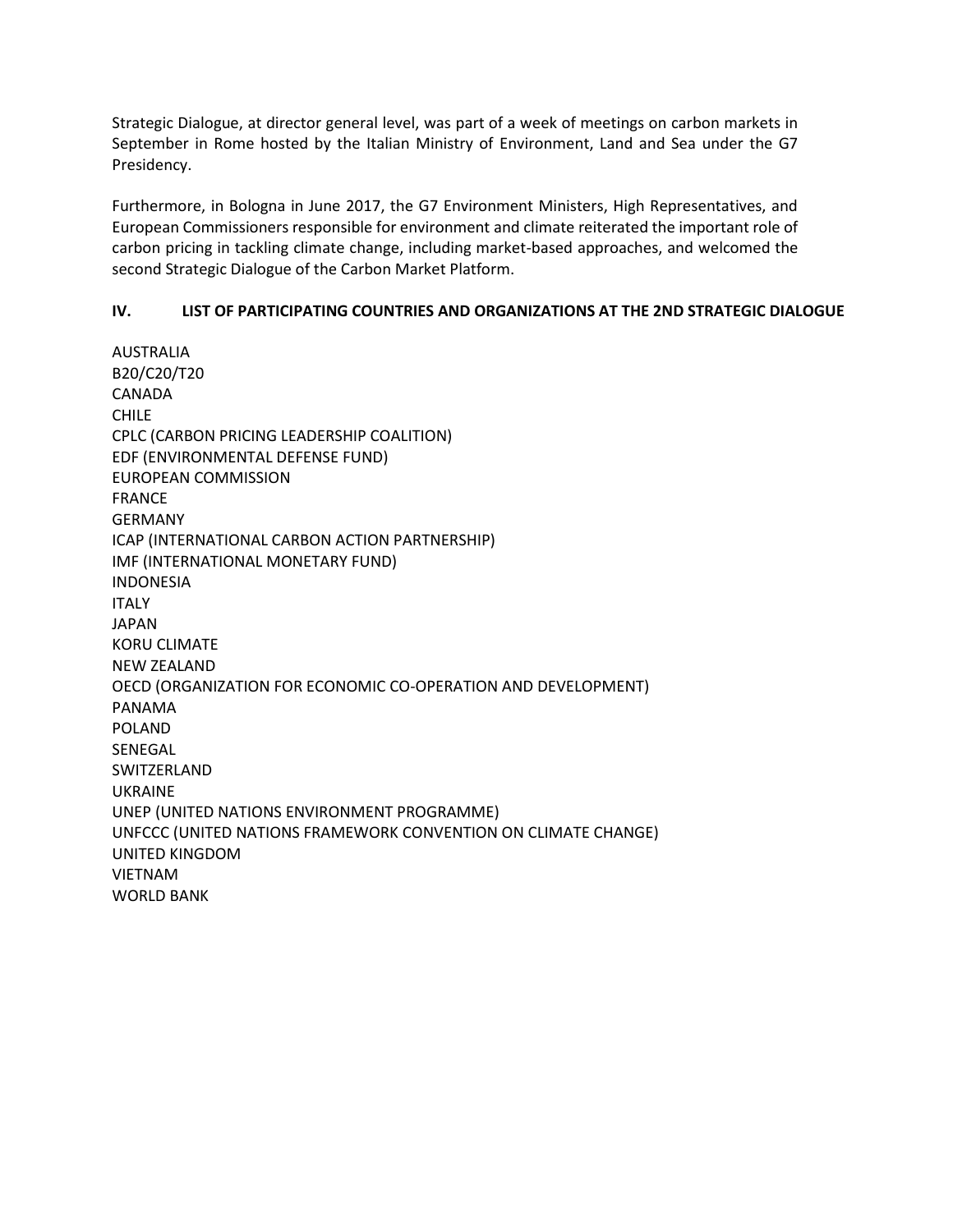## 2. Presentations from each of the sessions (hyperlinked)

#### <span id="page-5-0"></span>**Session 1:**

- Carbon Pricing Leadership Coalition : Report of the High-Level Commission on Carbon Prices, Prof. Ottmar Edenhofer – Potsdam Institute for climate impact research
- [Towards Carbon Pricing in the G20,](https://www.slideshare.net/OECD_ENV/towards-carbon-pricing-in-the-g20-gerrit-hansen-germanwatch-248606618) Gerrit Hansen Germanwatch

#### **Session 2:**

Raising ambition through international carbon markets, Andrew Howard - Koru Climate

#### **Session 3:**

- [Getting energy prices right,](https://www.slideshare.net/OECD_ENV/getting-energy-prices-right-baoping-shang-international-monetary-fund) Baoping Shang International Monetary Fund
- . [WBG support to countries to develop low-carbon economy,](https://www.slideshare.net/OECD_ENV/wbg-support-to-countries-to-develop-lowcarbon-economy-venkata-ramana-putti-world-bank-group) Venkata Ramana Putti World Bank Group
- [Aligning prices and fiscal policy for the SDGs and the Paris Agreement: Fossil fuel subsidies,](https://www.slideshare.net/OECD_ENV/aligning-prices-and-fiscal-policy-for-the-sdgs-and-the-paris-agreement-fossil-fuel-subsidies-joy-kim-unep) Joy Kim-UNEP
- [Key Messages on Aligning Policies,](https://www.slideshare.net/OECD_ENV/key-messages-on-aligning-policies-kurt-van-dender-oecd) Kurt Van Dender OECD

#### **Session 4:**

[Designing carbon pricing instruments for ambitious climate policy,](https://www.slideshare.net/OECD_ENV/designing-carbon-pricing-instruments-for-ambitious-climate-policy-andrew-prag-oecd) Andrew Prag - OECD

#### **Session 5:**

 [Environmental integrity of cooperative approaches in a "bottom](https://www.slideshare.net/OECD_ENV/environmental-integrity-of-cooperative-approaches-in-a-bottomup-world-nathaniel-keohane-environmental-defense-fund)-up" world, Nathaniel Keohane - Environmental Defense Fund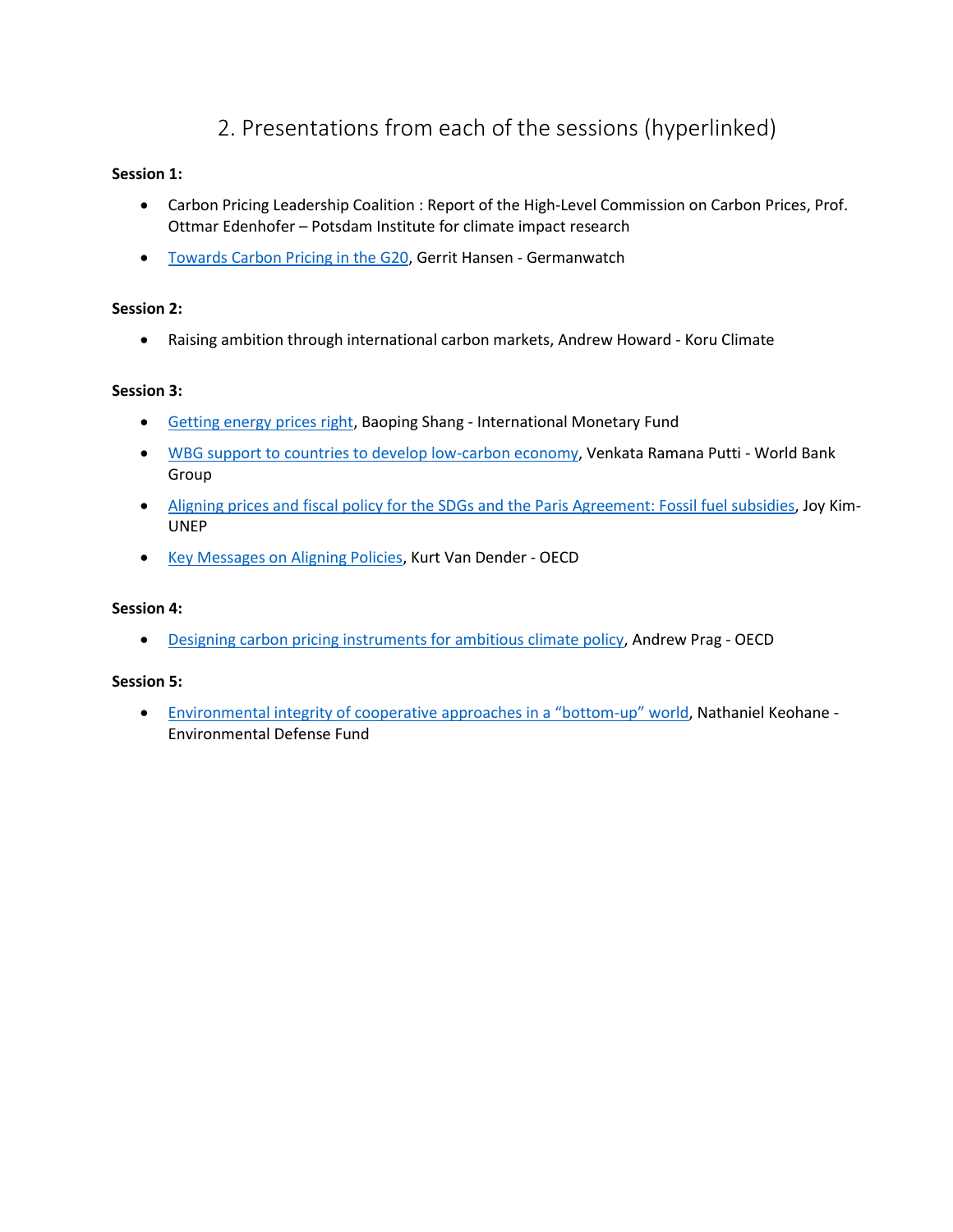# 3. Meeting Agenda

### <span id="page-6-0"></span>**Carbon Market Platform Strategic Dialogue 2017 27-28 September 2017 Società Geografica Italiana, Palazzetto Mattei in Villa Celimontana, Via della Navicella 12, 00184 Rome Agenda**

DAY<sub>1</sub>

| 09.00-09.30         | <b>Registration &amp; Welcome Coffee</b>                                                                                                                                                                                                                                |
|---------------------|-------------------------------------------------------------------------------------------------------------------------------------------------------------------------------------------------------------------------------------------------------------------------|
| 09.30-09.50         | <b>Welcoming Remarks and Introduction to the 2<sup>nd</sup> Strategic Dialogue</b>                                                                                                                                                                                      |
| $(20 \text{ mins})$ | by Co-Chairs                                                                                                                                                                                                                                                            |
|                     | Francesco La Camera, DG Sustainable Development, EU & International Affairs,<br>Italian Ministry of Environment, Land and Sea (MATTM)                                                                                                                                   |
|                     | Karsten Sach, DG Climate Policy, European and International Policy, German<br>Ministry for Environment, Nature Conservation, Building and Nuclear Safety<br>(BMUB)                                                                                                      |
| 09.50-11.20         | <b>Session 1</b>                                                                                                                                                                                                                                                        |
| $(90 \text{ mins})$ | Taking Stock of the International Momentum for Carbon Pricing                                                                                                                                                                                                           |
|                     | Chaired by Italy                                                                                                                                                                                                                                                        |
|                     | <b>Presentations by:</b>                                                                                                                                                                                                                                                |
|                     | Carbon Pricing Leadership Coalition (Prof. Ottmar Edenhofer): Reportof<br>the High-Level Commission on Carbon Prices                                                                                                                                                    |
|                     | B20/C20/T20 (Gerrit Hansen, Germanwatch): Climate and Energy<br>$\bullet$<br>Working Groups Joint Statement for a Sustainable Energy Transition<br>European Commission DG CLIMA (Jos Delbeke): Growing role of<br>carbon markets for implementation of Paris Agreement. |
|                     | Questions for discussion:                                                                                                                                                                                                                                               |
|                     | How to use the international momentum for carbon pricing in<br>domesticand global pricing approaches?                                                                                                                                                                   |
| 11.20-11:35         | Coffee break                                                                                                                                                                                                                                                            |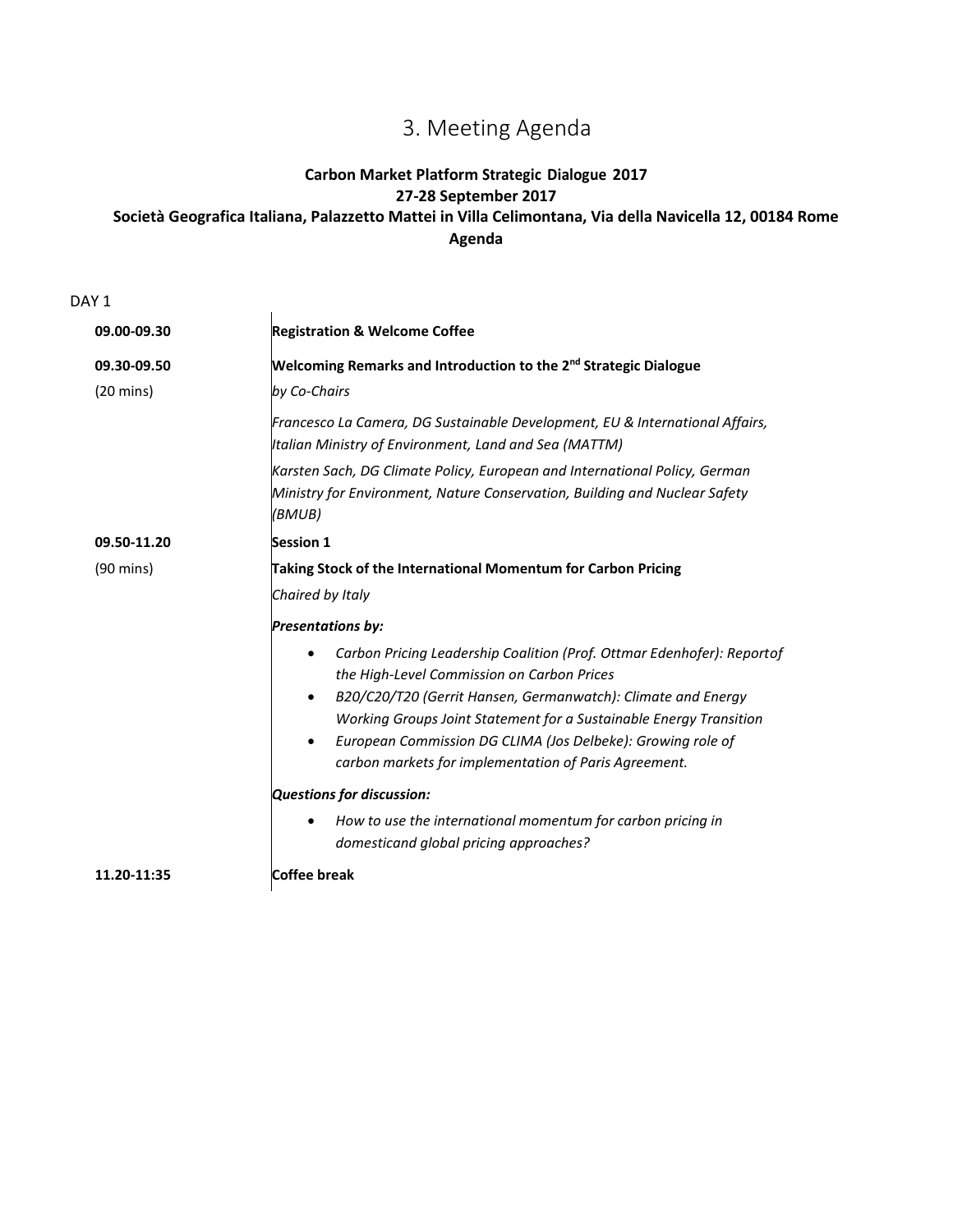| 11.35-13.15          | <b>Session 2</b>                                                                                                                                                                |  |  |
|----------------------|---------------------------------------------------------------------------------------------------------------------------------------------------------------------------------|--|--|
| $(100 \text{ mins})$ | <b>How Can Cooperation Enable Raising Ambition?</b>                                                                                                                             |  |  |
|                      | Chaired by Germany                                                                                                                                                              |  |  |
|                      | <b>Lead presentation</b>                                                                                                                                                        |  |  |
|                      | Koru (Andrew Howard), followed by Q&A and discussion                                                                                                                            |  |  |
|                      | <b>Short remarks</b>                                                                                                                                                            |  |  |
|                      | Invited countries/organizations: SWI, EU COM, SEN, UK                                                                                                                           |  |  |
|                      | Questions for discussion:                                                                                                                                                       |  |  |
|                      | How can cooperation between countries on carbon markets, carbon<br>pricing, regulatory instruments and other policy measures enable raising<br>ambition?                        |  |  |
|                      | What are the incentives for progression?<br>$\bullet$                                                                                                                           |  |  |
|                      | How can the Carbon Market Platform contribute to the Facilitative<br>$\bullet$<br>Dialogue in 2018?                                                                             |  |  |
| 13.15-14.15          | Lunch break                                                                                                                                                                     |  |  |
|                      |                                                                                                                                                                                 |  |  |
| 14.15-17.30          | <b>Session 3</b>                                                                                                                                                                |  |  |
| $(195 \text{ mins})$ | Making it Happen: Integrating Carbon Policies by Aligning Economic- Financial<br><b>Systems with Environmental Goals</b>                                                        |  |  |
| Incl. coffee break   | Chaired by Italy                                                                                                                                                                |  |  |
|                      | <b>Presentations by:</b>                                                                                                                                                        |  |  |
|                      | IMF (David Coady): Subsidies and taxes dealing with environmental<br>externalities (tbc)                                                                                        |  |  |
|                      | World Bank (Venkata Ramana Putti): MDB contribution to countries to<br>$\bullet$<br>develop a low-carbon economy                                                                |  |  |
|                      | UNEP (Joy Kim): Methodologies and definition of SDG 12c (Fossil<br>$\bullet$<br><b>Fuels Subsidies Indicator)</b>                                                               |  |  |
|                      | OECD (Kurt Van Dender and Ron Steenblik): Key messages on aligning<br>policies (EFRs, ETS, CO2 tax, phasing out of FFS)                                                         |  |  |
|                      | <b>Short remarks</b>                                                                                                                                                            |  |  |
|                      | Invited countries on G20 FFS Peer Review and other approaches to<br>align policies: IDN                                                                                         |  |  |
|                      | Questions for discussion:                                                                                                                                                       |  |  |
|                      | What are the domestic carbon pricing instruments used and<br>potentially available?                                                                                             |  |  |
|                      | Are countries examining, monitoring and progressively removing Fossil<br>$\bullet$<br>Fuel Subsidies (ref. SDGs 12c, G7 Summit Ise-Shima 2016, G7<br>Environment Bologna 2017)? |  |  |
|                      | What is the approach used to align fiscal systems with<br>$\bullet$<br>environmental goals?                                                                                     |  |  |
| 17.30                | End of Day 1 - Dinner in Ristorante Consolini (Via Marmorata 28, 00153 Rome)                                                                                                    |  |  |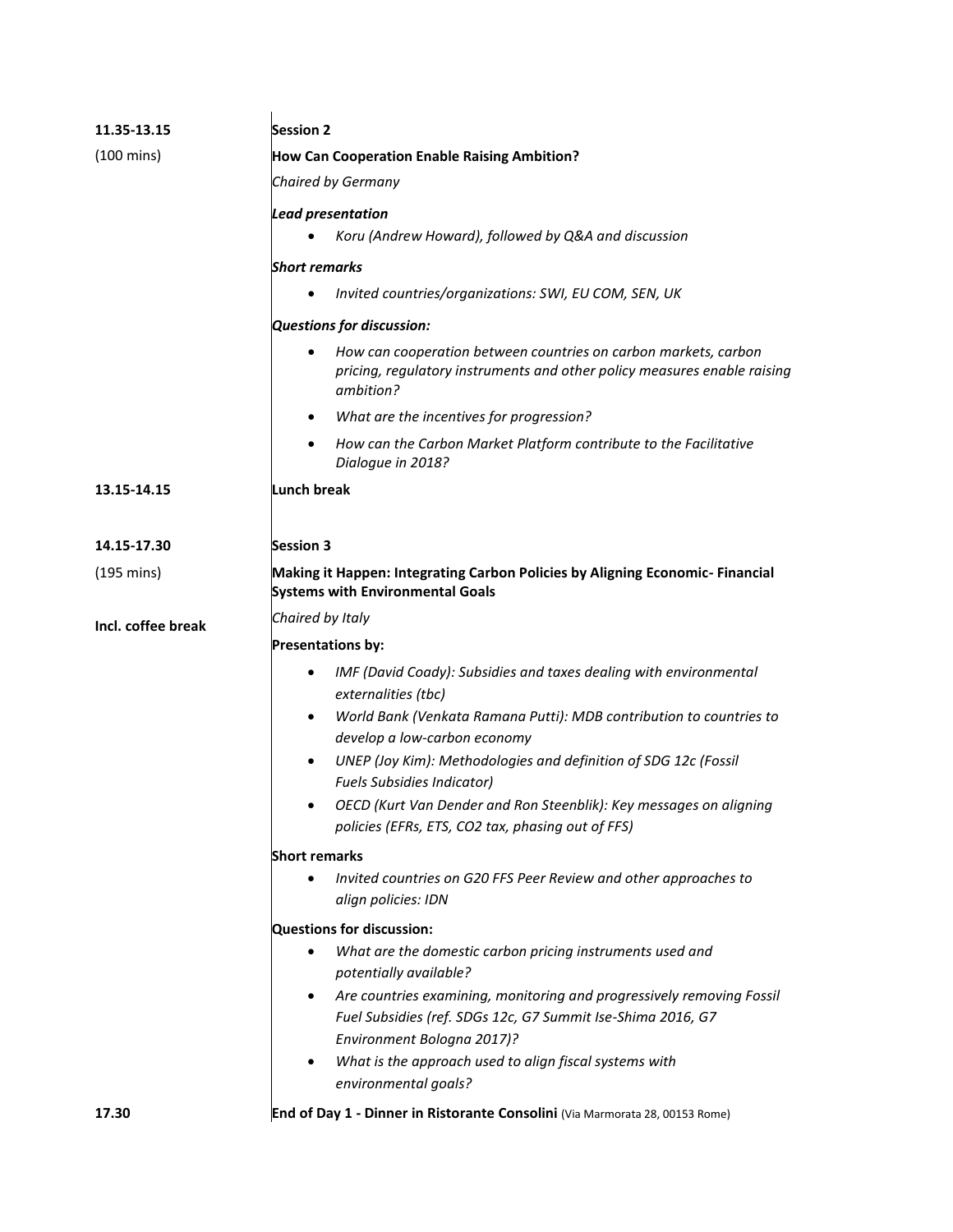## DAY<sub>2</sub>

| 09.00-09.15           | Report of the outcome of the first day                                                                                                                                                                                                                                                                                                                                             |
|-----------------------|------------------------------------------------------------------------------------------------------------------------------------------------------------------------------------------------------------------------------------------------------------------------------------------------------------------------------------------------------------------------------------|
|                       |                                                                                                                                                                                                                                                                                                                                                                                    |
|                       | Chaired by Germany                                                                                                                                                                                                                                                                                                                                                                 |
| 09.15-11.05           | <b>Session 4</b>                                                                                                                                                                                                                                                                                                                                                                   |
| (110 mins)            | Designing Carbon Markets and Pricing Instruments for Ambitious Climate<br><b>Policy</b>                                                                                                                                                                                                                                                                                            |
|                       | Chaired by Italy                                                                                                                                                                                                                                                                                                                                                                   |
|                       | <b>Lead presentation</b>                                                                                                                                                                                                                                                                                                                                                           |
|                       | OECD (Andrew Prag) based on the background paper for the CMP,<br>followed by Q&A and discussion                                                                                                                                                                                                                                                                                    |
|                       | <b>Short remarks</b>                                                                                                                                                                                                                                                                                                                                                               |
|                       | Invited countries: FRA, IVC                                                                                                                                                                                                                                                                                                                                                        |
|                       | Questions for discussion:                                                                                                                                                                                                                                                                                                                                                          |
|                       | What are the key political constraints to increase the coverage of<br>٠<br>pricing carbon, and what role for the Carbon Market Platform in<br>overcoming those constraints?                                                                                                                                                                                                        |
|                       | How can countries better co-ordinate on the stringency of their carbon<br>$\bullet$<br>pricing policies (whether price levels or caps) in order to be in line with<br>long-term mitigation goals? Are there ways that the Carbon Market<br>Platform could facilitate this debate?                                                                                                  |
| 11.05-11.25 (20 mins) | Coffee break                                                                                                                                                                                                                                                                                                                                                                       |
| 11.25-13.15           | <b>Session 5</b>                                                                                                                                                                                                                                                                                                                                                                   |
| (110 mins)            | <b>Exchange on Quality Principles for Safeguards in Cooperative Approaches</b>                                                                                                                                                                                                                                                                                                     |
|                       | Chaired by Germany                                                                                                                                                                                                                                                                                                                                                                 |
|                       | Lead presentation                                                                                                                                                                                                                                                                                                                                                                  |
|                       | Environmental Defense Fund (Nathaniel Keohane), followed by<br>Q&A and discussion                                                                                                                                                                                                                                                                                                  |
|                       | <b>Short remarks</b>                                                                                                                                                                                                                                                                                                                                                               |
|                       | Invited countries: CAN, JPN, NZL, PAN, VTN                                                                                                                                                                                                                                                                                                                                         |
|                       | Questions for discussion:                                                                                                                                                                                                                                                                                                                                                          |
|                       | Environmental integrity: how to minimize the risk to the<br>٠<br>environment when cooperating?<br>Sustainable development: how to ensure the promotion of<br>٠<br>sustainable development through cooperative approaches?<br>How can the Carbon Market Platform contribute to achieving a clear<br>٠<br>and common understanding of essential quality principles for<br>safeguard? |